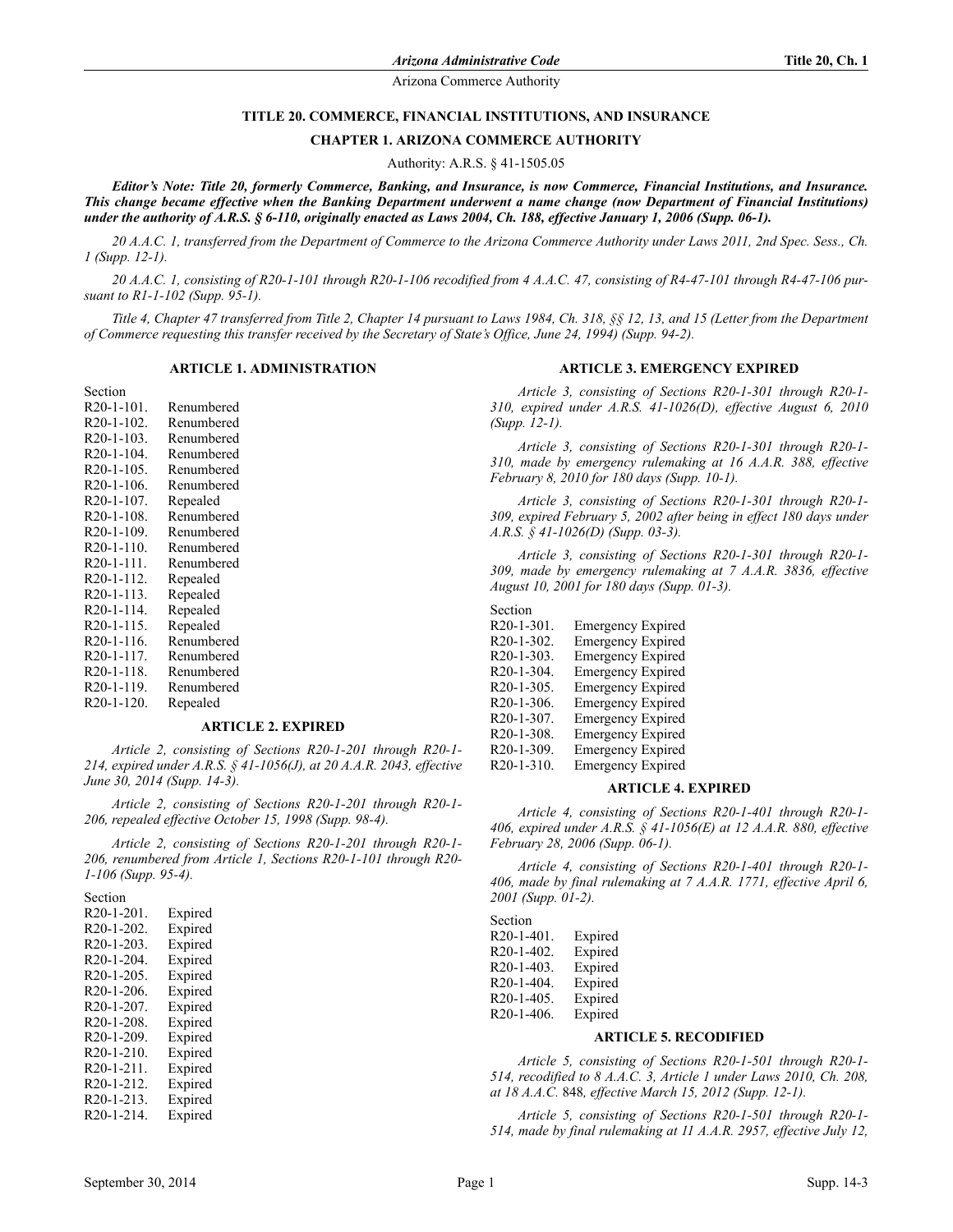## *2005 (Supp. 05-3).*

*Article 5, consisting of Sections R20-1-501 through R20-1- 507, expired August 26, 2001 after 180 days under A.R.S. § 41- 1026(D) (Supp. 01-3).*

*Article 5, consisting of Sections R20-1-501 through R20-1- 507, adopted by emergency rulemaking under A.R.S. § 41-1026 at 7 A.A.R. 1311, effective February 27, 2001 (Supp. 01-1).*

Section

| $R20-1-501$ .           | Recodified |
|-------------------------|------------|
| $R20-1-502$             | Recodified |
| $R20-1-503$ .           | Recodified |
| $R20-1-504$ .           | Recodified |
| $R20-1-505$ .           | Recodified |
| $R20-1-506$ .           | Recodified |
| R <sub>20</sub> -1-507. | Recodified |
| $R20-1-508$ .           | Recodified |
| R <sub>20</sub> -1-509. | Recodified |
| $R20-1-510$ .           | Recodified |
| $R20-1-511$ .           | Recodified |
| $R20-1-512$ .           | Recodified |
| $R20-1-513$ .           | Recodified |
| $R20-1-514$ .           | Recodified |
|                         |            |

# **ARTICLE 6. RESERVED**

# **ARTICLE 7. EXPIRED**

*Article 7, consisting of Sections R20-1-701 through R20-1- 712, expired under A.R.S. § 41-1056(J), at 20 A.A.R. 2043, effective June 30, 2014 (Supp. 14-3).*

Section R20-1-701. Expired R20-1-702. Expired R20-1-703. Expired R20-1-704. Expired R20-1-705. Expired R20-1-706. Expired R20-1-707. Expired R20-1-708. Expired R20-1-709. Expired R20-1-710. Expired R20-1-711. Expired R20-1-712. Expired

## **ARTICLE 8. EXPIRED**

*Article 8, consisting of Sections R20-1-801 through R20-1- 812, expired under A.R.S. § 41-1056(E) at 18 A.A.R. 975, effective March 31, 2012 (Supp. 12-2).*

*Article 8, consisting of Sections R20-1-801 through R20-1- 812, made by final rulemaking at 13 A.A.R. 1038, effective May 5, 2007 (Supp. 07-1).*

# Section

| R <sub>20</sub> -1-801. | Expired |
|-------------------------|---------|
| R20-1-802.              | Expired |
| $R20-1-803$ .           | Expired |
| R <sub>20</sub> -1-804. | Expired |
| R <sub>20</sub> -1-805. | Expired |
| $R20-1-806$ .           | Expired |
| R <sub>20</sub> -1-807. | Expired |
| R <sub>20</sub> -1-808. | Expired |
| R <sub>20</sub> -1-809. | Expired |
| R <sub>20</sub> -1-810. | Expired |
| R <sub>20</sub> -1-811. | Expired |
| R <sub>20</sub> -1-812. | Expired |

# **ARTICLE 1. ADMINISTRATION**

# **R20-1-101. Renumbered**

# **Historical Note**

Adopted as an emergency effective December 22, 1980, pursuant to A.R.S. § 41-1003, valid for only 90 days (Supp. 80-6). Former emergency adoption now adopted effective March 18, 1981 (Supp. 81-2). Transferred from R2-14-101 (Supp. 94-2). R20-1-201 recodified from R4- 47-101 (Supp. 95-1). Former Section R20-1-101 renumbered to R20-1-201, new Section adopted effective December 14, 1995 (Supp. 95-4). Amended by final rulemaking at 7 A.A.R. 3227, effective July 12, 2001 (Supp. 01-3). Section renumbered to R20-1-201 by final rulemaking at 10 A.A.R. 2681, effective June 8, 2004 (Supp. 04-2).

## **R20-1-102. Renumbered**

**Historical Note** Adopted as an emergency effective December 22, 1980, pursuant to A.R.S. § 41-1003, valid for only 90 days (Supp. 80-6). Former emergency adoption now adopted effective March 18, 1981 (Supp. 81-2). Transferred from R2-14-102 and references to the Office of Economic Planning and Development changed to reflect the Department of Commerce (Supp. 94-2). R20-1-202 recodified from R4-47-102 (Supp. 95-1). Former Section R20-1-102 renumbered to R20-1-202, new Section adopted effective December 14, 1995 (Supp. 95-4). Amended by final rulemaking at 7 A.A.R. 3227, effective July 12, 2001 (Supp. 01-3). Section renumbered to R20-1-204 by final rulemaking at 10 A.A.R. 2681, effective June 8, 2004 (Supp. 04-2).

# **R20-1-103. Renumbered**

## **Historical Note**

Adopted as an emergency effective December 22, 1980, pursuant to A.R.S. § 41-1003, valid for only 90 days (Supp. 80-6). Former emergency adoption now adopted effective March 18, 1981 (Supp. 81-2). Transferred from R2-14-103 (Supp. 94-2). R20-1-203 recodified from R4- 47-103 (Supp. 95-1). Former Section R20-1-103 renumbered to R20-1-203, new Section adopted effective December 14, 1995 (Supp. 95-4). Section repealed; new Section renumbered from R20-1-104 and amended by final rulemaking at 7 A.A.R. 3227, effective July 12, 2001 (Supp. 01-3). Section renumbered to R20-1-202 by final rulemaking at 10 A.A.R. 2681, effective June 8, 2004 (Supp. 04-2).

# **R20-1-104. Renumbered**

# **Historical Note**

Adopted as an emergency effective December 22, 1980, pursuant to A.R.S. § 41-1003, valid for only 90 days (Supp. 80-6). Former emergency adoption now adopted effective March 18, 1981 (Supp. 81-2). Transferred from R2-14-104 (Supp. 94-2). R20-1-204 recodified from R4-

47-104 (Supp. 95-1). Former Section R20-1-104 renumbered to R20-1-204, new Section adopted effective

December 14, 1995 (Supp. 95-4). Former Section R20-1- 104 renumbered to R20-1-103; new Section R20-1-104 made by final rulemaking at 7 A.A.R. 3227, effective

July 12, 2001 (Supp. 01-3). Section renumbered to R20- 1-206 by final rulemaking at 10 A.A.R. 2681, effective June 8, 2004 (Supp. 04-2).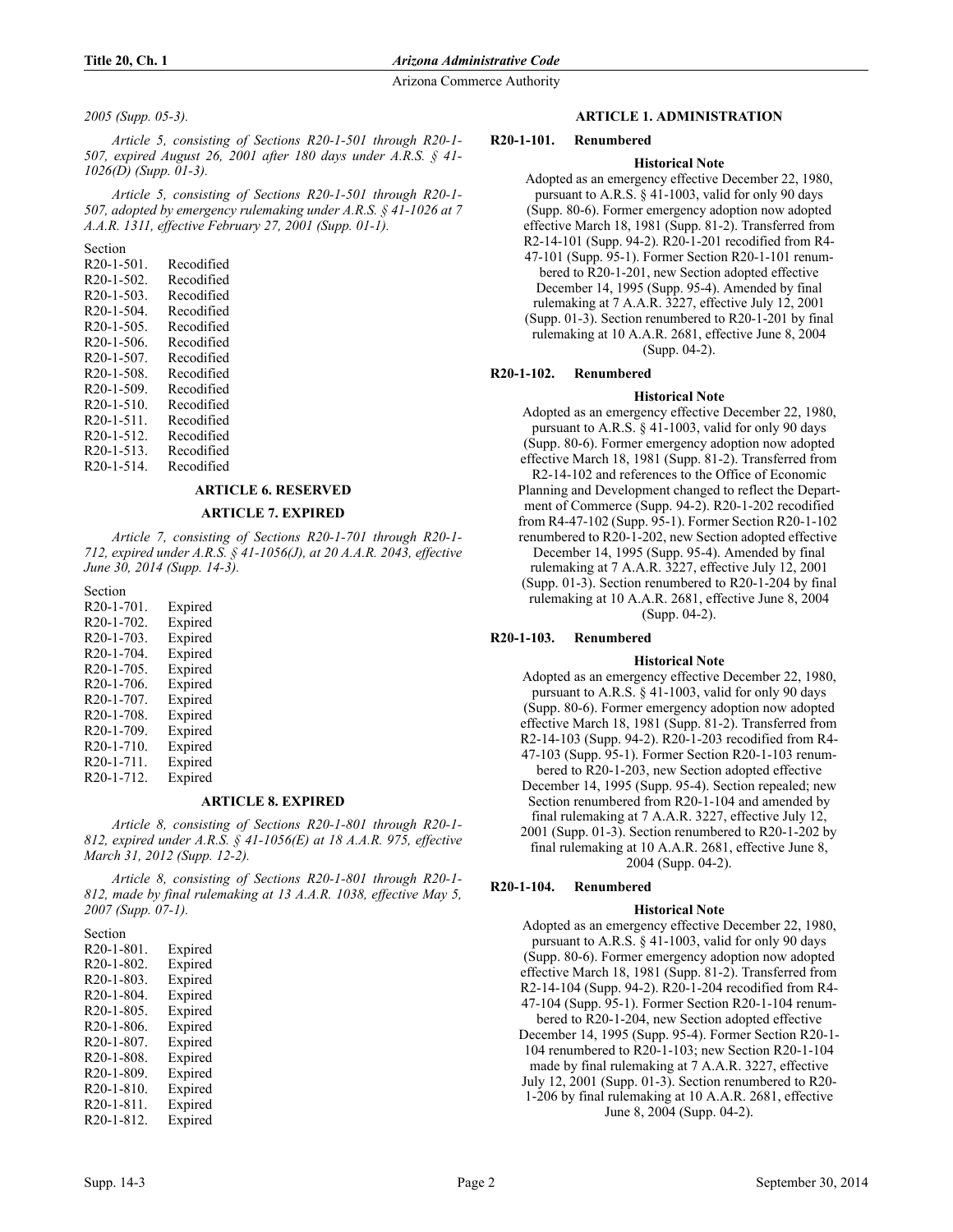# **R20-1-105. Renumbered**

## **Historical Note**

Adopted as an emergency effective December 22, 1980, pursuant to A.R.S. § 41-1003, valid for only 90 days (Supp. 80-6). Former emergency adoption now adopted effective March 18, 1981 (Supp. 81-2). Transferred from R2-14-105 (Supp. 94-2). R20-1-205 recodified from R4- 47-105 (Supp. 95-1). Former Section R20-1-105 renum-

bered to R20-1-205, new Section adopted effective December 14, 1995 (Supp. 95-4). Section repealed; new Section renumbered from R20-1-106 and amended by final rulemaking at 7 A.A.R. 3227, effective July 12,

2001 (Supp. 01-3). Section renumbered to R20-1-208 by final rulemaking at 10 A.A.R. 2681, effective June 8, 2004 (Supp. 04-2).

## **R20-1-106. Renumbered**

### **Historical Note**

Adopted as an emergency effective December 22, 1980, pursuant to A.R.S. § 41-1003, valid for only 90 days (Supp. 80-6). Former emergency adoption now adopted effective March 18, 1981 (Supp. 81-2). Transferred from R2-14-106 (Supp. 94-2). R20-1-206 recodified from R4- 47-106 (Supp. 95-1). Former Section R20-1-106 renumbered to R20-1-206, new Section adopted effective

December 14, 1995 (Supp. 95-4). Former Section R20-1- 106 renumbered to R20-1-105; new Section R20-1-106 renumbered from R20-1-109 and amended by final rulemaking at 7 A.A.R. 3227, effective July 12, 2001 (Supp. 01-3). Section renumbered to R20-1-209 by final rulemaking at 10 A.A.R. 2681, effective June 8, 2004 (Supp. 04-2).

## **R20-1-107. Repealed**

## **Historical Note**

Adopted effective December 14, 1995 (Supp. 95-4). Section repealed; new Section made by final rulemaking at 7 A.A.R. 3227, effective July 12, 2001 (Supp. 01-3). Section repealed by final rulemaking at 10 A.A.R. 2681, effective June 8, 2004 (Supp. 04-2).

#### **R20-1-108. Renumbered**

## **Historical Note**

Adopted effective December 14, 1995 (Supp. 95-4). Section repealed; new Section renumbered from R20-1-116 and amended by final rulemaking at 7 A.A.R. 3227, effective July 12, 2001 (Supp. 01-3). Section renumbered to R20-1-210 by final rulemaking at 10 A.A.R. 2681, effective June 8, 2004 (Supp. 04-2).

## **R20-1-109. Renumbered**

#### **Historical Note**

Adopted effective December 14, 1995 (Supp. 95-4). Former Section R20-1-109 renumbered to R20-1-106; new Section R20-1-109 renumbered from R20-1-117 and amended by final rulemaking at 7 A.A.R. 3227, effective July 12, 2001 (Supp. 01-3). Section renumbered to R20- 1-211 by final rulemaking at 10 A.A.R. 2681, effective June 8, 2004 (Supp. 04-2).

## **R20-1-110. Renumbered**

#### **Historical Note**

Adopted effective December 14, 1995 (Supp. 95-4). Section repealed; new Section renumbered from R20-1-118 and amended by final rulemaking at 7 A.A.R. 3227, effective July 12, 2001 (Supp. 01-3). Section renumbered

to R20-1-212 by final rulemaking at 10 A.A.R. 2681, effective June 8, 2004 (Supp. 04-2).

## **R20-1-111. Renumbered**

### **Historical Note**

Adopted effective December 14, 1995 (Supp. 95-4). Section repealed; new Section renumbered from R20-1-119 and amended by final rulemaking at 7 A.A.R. 3227, effective July 12, 2001 (Supp. 01-3). Section renumbered to R20-1-213 by final rulemaking at 10 A.A.R. 2681, effective June 8, 2004 (Supp. 04-2).

### **R20-1-112. Repealed**

### **Historical Note**

Adopted effective December 14, 1995 (Supp. 95-4). Section repealed by final rulemaking at 7 A.A.R. 3227, effective July 12, 2001 (Supp. 01-3).

### **R20-1-113. Repealed**

### **Historical Note**

Adopted effective December 14, 1995 (Supp. 95-4). Section repealed by final rulemaking at 7 A.A.R. 3227, effective July 12, 2001 (Supp. 01-3).

### **R20-1-114. Repealed**

#### **Historical Note**

Adopted effective December 14, 1995 (Supp. 95-4). Section repealed by final rulemaking at 7 A.A.R. 3227, effective July 12, 2001 (Supp. 01-3).

### **R20-1-115. Repealed**

#### **Historical Note**

Adopted effective December 14, 1995 (Supp. 95-4). Section repealed by final rulemaking at 7 A.A.R. 3227, effective July 12, 2001 (Supp. 01-3).

## **R20-1-116. Renumbered**

#### **Historical Note**

Adopted effective December 14, 1995 (Supp. 95-4). Section renumbered to R20-1-108 by final rulemaking at 7 A.A.R. 3227, effective July 12, 2001 (Supp. 01-3).

## **R20-1-117. Renumbered**

## **Historical Note**

Adopted effective December 14, 1995 (Supp. 95-4). Section renumbered to R20-1-109 by final rulemaking at 7 A.A.R. 3227, effective July 12, 2001 (Supp. 01-3).

## **R20-1-118. Renumbered**

## **Historical Note**

Adopted effective December 14, 1995 (Supp. 95-4). Section renumbered to R20-1-110 by final rulemaking at 7 A.A.R. 3227, effective July 12, 2001 (Supp. 01-3).

## **R20-1-119. Renumbered**

#### **Historical Note**

Adopted effective December 14, 1995 (Supp. 95-4). Section renumbered to R20-1-111 by final rulemaking at 7 A.A.R. 3227, effective July 12, 2001 (Supp. 01-3).

## **R20-1-120. Repealed**

#### **Historical Note**

Adopted effective December 14, 1995 (Supp. 95-4). Section repealed by final rulemaking at 7 A.A.R. 3227, effective July 12, 2001 (Supp. 01-3).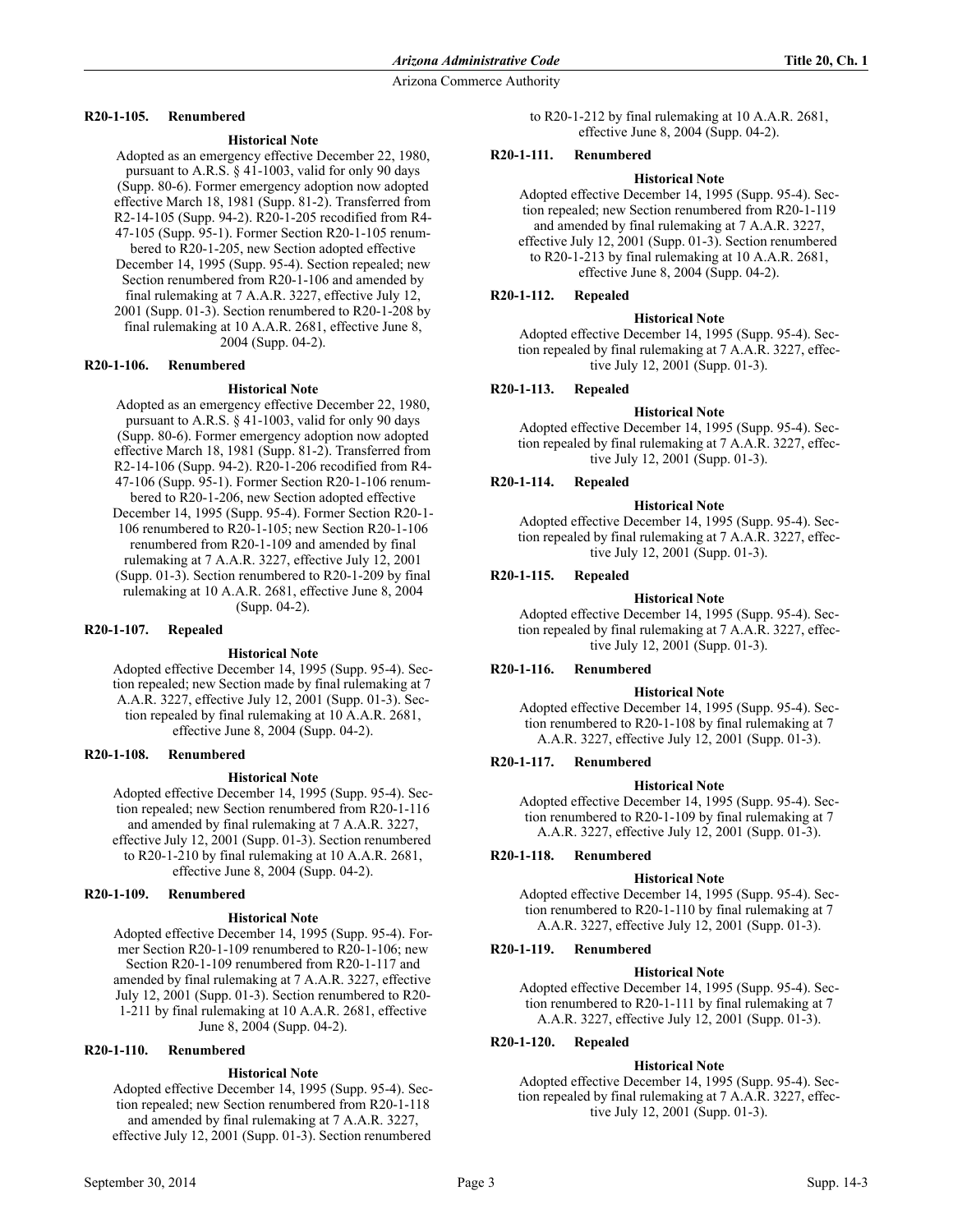# **ARTICLE 2. EXPIRED**

## **R20-1-201. Expired**

## **Historical Note**

Renumbered from R20-1-101 effective December 14, 1995 (Supp. 95-4). Repealed effective October 15, 1998 (Supp. 98-4). New R20-1-201 renumbered from R20-1- 101 and amended by final rulemaking at 10 A.A.R. 2681, effective June 8, 2004 (Supp. 04-2). Section expired under A.R.S. § 41-1056(J) at 20 A.A.R. 2043, effective June 30, 2014 (Supp. 14-3).

### **R20-1-202. Expired**

### **Historical Note**

Renumbered from R20-1-101 effective December 14, 1995 (Supp. 95-4). Repealed effective October 15, 1998 (Supp. 98-4). New R20-1-202 renumbered from R20-1- 103 and amended by final rulemaking at 10 A.A.R. 2681, effective June 8, 2004 (Supp. 04-2). Section expired under A.R.S. § 41-1056(J) at 20 A.A.R. 2043, effective June 30, 2014 (Supp. 14-3).

### **R20-1-203. Expired**

### **Historical Note**

Renumbered from R20-1-101 effective December 14, 1995 (Supp. 95-4). Repealed effective October 15, 1998 (Supp. 98-4). New Section made by final rulemaking at 10 A.A.R. 2681, effective June 8, 2004 (Supp. 04-2). Section expired under A.R.S.  $\S$  41-1056(J) at 20 A.A.R. 2043, effective June 30, 2014 (Supp. 14-3).

### **R20-1-204. Expired**

### **Historical Note**

Renumbered from R20-1-101 effective December 14, 1995 (Supp. 95-4). Repealed effective October 15, 1998 (Supp. 98-4). New R20-1-204 renumbered from R20-1- 102 and amended by final rulemaking at 10 A.A.R. 2681, effective June 8, 2004 (Supp. 04-2). Section expired under A.R.S. § 41-1056(J) at 20 A.A.R. 2043, effective June 30, 2014 (Supp. 14-3).

### **R20-1-205. Expired**

#### **Historical Note**

Renumbered from R20-1-101 effective December 14, 1995 (Supp. 95-4). Repealed effective October 15, 1998 (Supp. 98-4). New Section made by final rulemaking at 10 A.A.R. 2681, effective June 8, 2004 (Supp. 04-2). Section expired under A.R.S.  $\S$  41-1056(J) at 20 A.A.R. 2043, effective June 30, 2014 (Supp. 14-3).

#### **R20-1-206. Expired**

## **Historical Note**

Renumbered from R20-1-101 effective December 14, 1995 (Supp. 95-4). Repealed effective October 15, 1998 (Supp. 98-4). New R20-1-206 renumbered from R20-1- 104 and amended by final rulemaking at 10 A.A.R. 2681, effective June 8, 2004 (Supp. 04-2). Section expired under A.R.S. § 41-1056(J) at 20 A.A.R. 2043, effective June 30, 2014 (Supp. 14-3).

# **R20-1-207. Expired**

# **Historical Note**

New Section made by final rulemaking at 10 A.A.R. 2681, effective June 8, 2004 (Supp. 04-2). Section expired under A.R.S. § 41-1056(J) at 20 A.A.R. 2043, effective June 30, 2014 (Supp. 14-3).

### **R20-1-208. Expired**

# **Historical Note**

New Section renumbered from R20-1-105 and amended by final rulemaking at 10 A.A.R. 2681, effective June 8, 2004 (Supp. 04-2). Section expired under A.R.S. § 41- 1056(J) at 20 A.A.R. 2043, effective June 30, 2014 (Supp. 14-3).

### **R20-1-209. Expired**

## **Historical Note**

New Section renumbered from R20-1-106 and amended by final rulemaking at 10 A.A.R. 2681, effective June 8, 2004 (Supp. 04-2). Section expired under A.R.S. § 41- 1056(J) at 20 A.A.R. 2043, effective June 30, 2014 (Supp. 14-3).

### **R20-1-210. Expired**

### **Historical Note**

New Section renumbered from R20-1-108 and amended by final rulemaking at 10 A.A.R. 2681, effective June 8, 2004 (Supp. 04-2). Section expired under A.R.S. § 41- 1056(J) at 20 A.A.R. 2043, effective June 30, 2014 (Supp. 14-3).

## **R20-1-211. Expired**

### **Historical Note**

New Section renumbered from R20-1-109 and amended by final rulemaking at 10 A.A.R. 2681, effective June 8, 2004 (Supp. 04-2). Section expired under A.R.S. § 41- 1056(J) at 20 A.A.R. 2043, effective June 30, 2014 (Supp. 14-3).

# **R20-1-212. Expired**

## **Historical Note**

New Section renumbered from R20-1-110 and amended by final rulemaking at 10 A.A.R. 2681, effective June 8, 2004 (Supp. 04-2). Section expired under A.R.S. § 41- 1056(J) at 20 A.A.R. 2043, effective June 30, 2014 (Supp. 14-3).

## **R20-1-213. Expired**

# **Historical Note**

New Section renumbered from R20-1-111 and amended by final rulemaking at 10 A.A.R. 2681, effective June 8, 2004 (Supp. 04-2). Section expired under A.R.S. § 41- 1056(J) at 20 A.A.R. 2043, effective June 30, 2014 (Supp. 14-3).

# **R20-1-214. Expired**

## **Historical Note**

New Section made by final rulemaking at 10 A.A.R. 2681, effective June 8, 2004 (Supp. 04-2). Section expired under A.R.S. § 41-1056(J) at 20 A.A.R. 2043, effective June 30, 2014 (Supp. 14-3).

## **ARTICLE 3. EMERGENCY EXPIRED**

## **R20-1-301. Emergency Expired**

## **Historical Note**

New Section made by emergency rulemaking at 7 A.A.R. 3836, effective August 10, 2001 for 180 days (Supp. 01- 3). Section expired February 5, 2002 (Supp. 03-3). New Section made by emergency rulemaking at 16 A.A.R. 388, effective February 8, 2010 for 180 days (Supp. 10-1). Section expired under A.R.S. § 41-1026(D), effective August 6, 2010 (Supp. 12-1).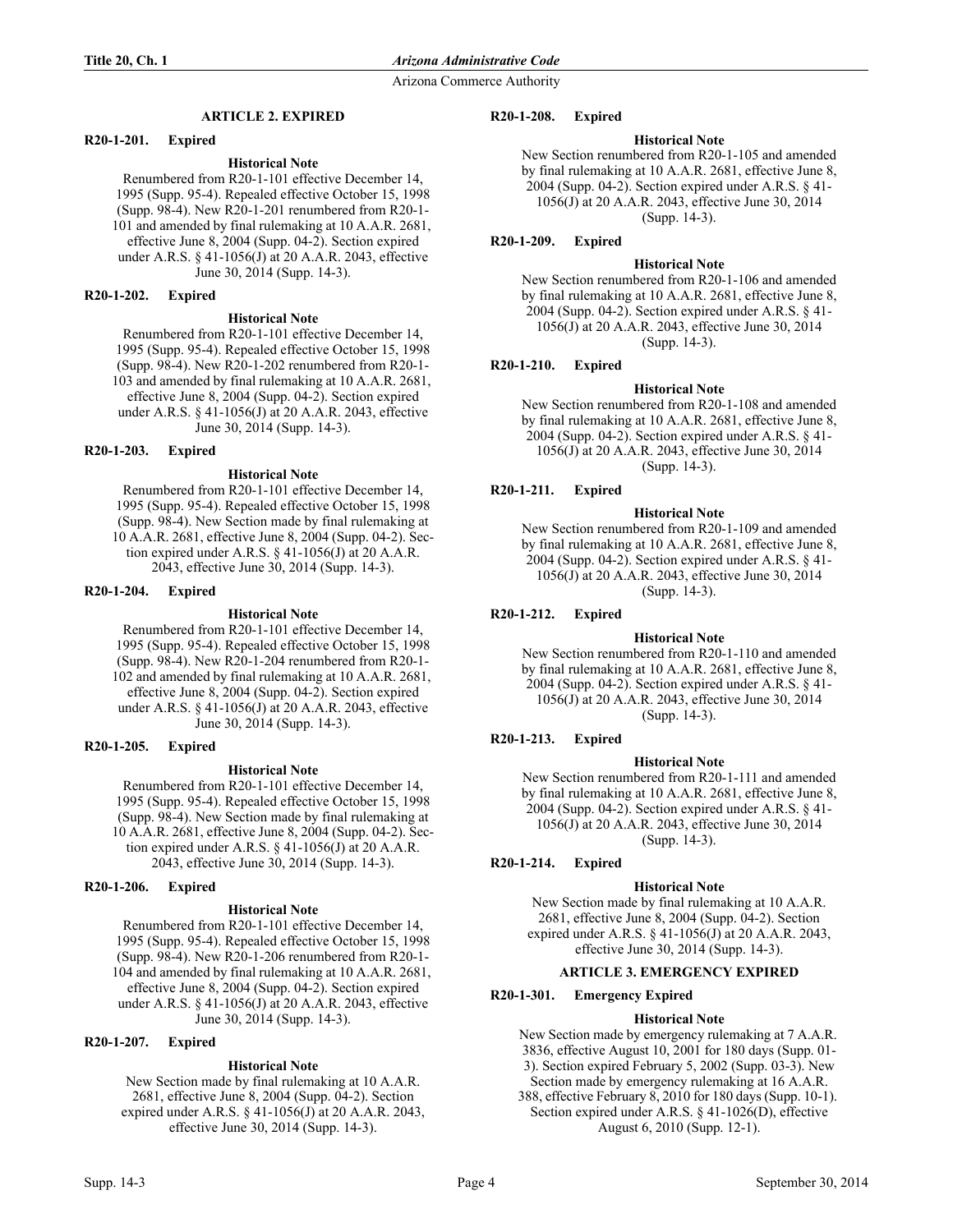# **R20-1-302. Emergency Expired**

# **Historical Note**

New Section made by emergency rulemaking at 7 A.A.R. 3836, effective August 10, 2001 for 180 days (Supp. 01- 3). Section expired February 5, 2002 (Supp. 03-3). New Section made by emergency rulemaking at 16 A.A.R. 388, effective February 8, 2010 for 180 days (Supp. 10-1). Section expired under A.R.S. § 41-1026(D), effective August 6, 2010 (Supp. 12-1).

# **R20-1-303. Emergency Expired**

### **Historical Note**

New Section made by emergency rulemaking at 7 A.A.R. 3836, effective August 10, 2001 for 180 days (Supp. 01- 3). Section expired February 5, 2002 (Supp. 03-3). New Section made by emergency rulemaking at 16 A.A.R. 388, effective February 8, 2010 for 180 days (Supp. 10-1). Section expired under A.R.S. § 41-1026(D), effective August 6, 2010 (Supp. 12-1).

# **R20-1-304. Emergency Expired**

### **Historical Note**

New Section made by emergency rulemaking at 7 A.A.R. 3836, effective August 10, 2001 for 180 days (Supp. 01- 3). Section expired February 5, 2002 (Supp. 03-3). New Section made by emergency rulemaking at 16 A.A.R. 388, effective February 8, 2010 for 180 days (Supp. 10-1). Section expired under A.R.S. § 41-1026(D), effective August 6, 2010 (Supp. 12-1).

#### **R20-1-305. Emergency Expired**

### **Historical Note**

New Section made by emergency rulemaking at 7 A.A.R. 3836, effective August 10, 2001 for 180 days (Supp. 01- 3). Section expired February 5, 2002 (Supp. 03-3). New Section made by emergency rulemaking at 16 A.A.R. 388, effective February 8, 2010 for 180 days (Supp. 10-1). Section expired under A.R.S. § 41-1026(D), effective August 6, 2010 (Supp. 12-1).

#### **R20-1-306. Emergency Expired**

#### **Historical Note**

New Section made by emergency rulemaking at 7 A.A.R. 3836, effective August 10, 2001 for 180 days (Supp. 01- 3). Section expired February 5, 2002 (Supp. 03-3). New Section made by emergency rulemaking at 16 A.A.R. 388, effective February 8, 2010 for 180 days (Supp. 10-1). Section expired under A.R.S. § 41-1026(D), effective August 6, 2010 (Supp. 12-1).

## **R20-1-307. Emergency Expired**

#### **Historical Note**

New Section made by emergency rulemaking at 7 A.A.R. 3836, effective August 10, 2001 for 180 days (Supp. 01- 3). Section expired February 5, 2002 (Supp. 03-3). New Section made by emergency rulemaking at 16 A.A.R. 388, effective February 8, 2010 for 180 days (Supp. 10-1). Section expired under A.R.S. § 41-1026(D), effective August 6, 2010 (Supp. 12-1).

## **R20-1-308. Emergency Expired**

#### **Historical Note**

New Section made by emergency rulemaking at 7 A.A.R. 3836, effective August 10, 2001 for 180 days (Supp. 01- 3). Section expired February 5, 2002 (Supp. 03-3). New Section made by emergency rulemaking at 16 A.A.R.

388, effective February 8, 2010 for 180 days (Supp. 10-1). Section expired under A.R.S. § 41-1026(D), effective August 6, 2010 (Supp. 12-1).

## **R20-1-309. Emergency Expired**

### **Historical Note**

New Section made by emergency rulemaking at 7 A.A.R. 3836, effective August 10, 2001 for 180 days (Supp. 01- 3). Section expired February 5, 2002 (Supp. 03-3). New Section made by emergency rulemaking at 16 A.A.R. 388, effective February 8, 2010 for 180 days (Supp. 10-1). Section expired under A.R.S. § 41-1026(D), effective August 6, 2010 (Supp. 12-1).

### **R20-1-310. Emergency Expired**

### **Historical Note**

New Section made by emergency rulemaking at 16 A.A.R. 388, effective February 8, 2010 for 180 days (Supp. 10-1). Section expired under A.R.S. § 41-1026(D), effective August 6, 2010 (Supp. 12-1).

### **ARTICLE 4. EXPIRED**

# **R20-1-401. Expired**

### **Historical Note**

New Section made by final rulemaking at 7 A.A.R. 1771, effective April 6, 2001 (Supp. 01-2). Section expired under A.R.S. § 41-1056(E) at 12 A.A.R. 880, effective February 28, 2006 (Supp. 06-1).

### **R20-1-402. Expired**

#### **Historical Note**

New Section made by final rulemaking at 7 A.A.R. 1771, effective April 6, 2001 (Supp. 01-2). Section expired under A.R.S. § 41-1056(E) at 12 A.A.R. 880, effective February 28, 2006 (Supp. 06-1).

## **R20-1-403. Expired**

#### **Historical Note**

New Section made by final rulemaking at 7 A.A.R. 1771, effective April 6, 2001 (Supp. 01-2). Section expired under A.R.S. § 41-1056(E) at 12 A.A.R. 880, effective February 28, 2006 (Supp. 06-1).

# **R20-1-404. Expired**

#### **Historical Note**

New Section made by final rulemaking at 7 A.A.R. 1771, effective April 6, 2001 (Supp. 01-2). Section expired under A.R.S. § 41-1056(E) at 12 A.A.R. 880, effective February 28, 2006 (Supp. 06-1).

## **R20-1-405. Expired**

#### **Historical Note**

New Section made by final rulemaking at 7 A.A.R. 1771, effective April 6, 2001 (Supp. 01-2). Section expired under A.R.S. § 41-1056(E) at 12 A.A.R. 880, effective February 28, 2006 (Supp. 06-1).

# **R20-1-406. Expired**

#### **Historical Note**

New Section made by final rulemaking at 7 A.A.R. 1771, effective April 6, 2001 (Supp. 01-2). Section expired under A.R.S. § 41-1056(E) at 12 A.A.R. 880, effective February 28, 2006 (Supp. 06-1).

#### **ARTICLE 5. RECODIFIED**

*Article 5, consisting of Sections R20-1-501 through R20-1-*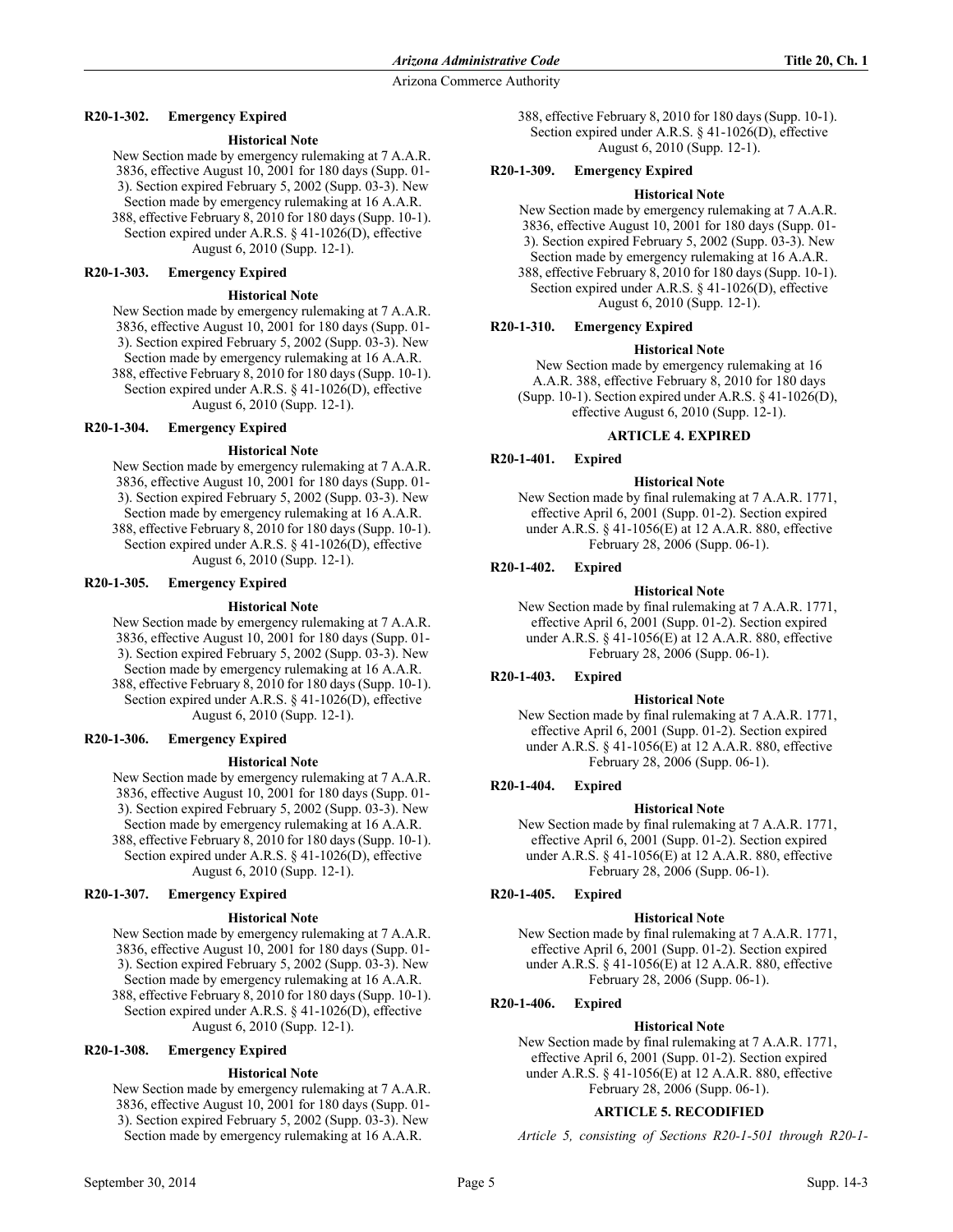*507, expired August 26, 2001 after 180 days under A.R.S. § 41- 1026(D) (Supp. 01-3).*

# **R20-1-501. Recodified**

## **Historical Note**

New Section adopted by emergency rulemaking at 7 A.A.R. 1311, effective February 27, 2001 (Supp. 01-1). Section expired August 26, 2001 under A.R.S. § 41- 1026(D) (Supp. 01-3). New Section made by final rulemaking at 11 A.A.R. 2957, effective July 12, 2005 (Supp. 05-3). Section recodified to R8-3-101 under Laws 2010, Ch. 208 at 18 A.A.C. 848, effective March 15, 2012 (Supp. 12-1).

## **R20-1-502. Recodified**

### **Historical Note**

New Section adopted by emergency rulemaking at 7 A.A.R. 1311, effective February 27, 2001 (Supp. 01-1). Section expired August 26, 2001 under A.R.S. § 41- 1026(D) (Supp. 01-3). New Section made by final rulemaking at 11 A.A.R. 2957, effective July 12, 2005 (Supp. 05-3). Section recodified to R8-3-102 under Laws 2010, Ch. 208 at 18 A.A.C. 848, effective March 15, 2012 (Supp. 12-1).

# **R20-1-503. Recodified**

## **Historical Note**

New Section adopted by emergency rulemaking at 7 A.A.R. 1311, effective February 27, 2001 (Supp. 01-1). Section expired August 26, 2001 under A.R.S. § 41- 1026(D) (Supp. 01-3). New Section made by final rulemaking at 11 A.A.R. 2957, effective July 12, 2005 (Supp. 05-3). Section recodified to R8-3-103 under Laws 2010, Ch. 208 at 18 A.A.C. 848, effective March 15, 2012 (Supp. 12-1).

### **R20-1-504. Recodified**

### **Historical Note**

New Section adopted by emergency rulemaking at 7 A.A.R. 1311, effective February 27, 2001 (Supp. 01-1). Section expired August 26, 2001 under A.R.S. § 41- 1026(D) (Supp. 01-3). New Section made by final rulemaking at 11 A.A.R. 2957, effective July 12, 2005 (Supp. 05-3). Section recodified to R8-3-104 under Laws 2010, Ch. 208 at 18 A.A.C. 848, effective March 15, 2012 (Supp. 12-1).

## **R20-1-505. Recodified**

#### **Historical Note**

New Section adopted by emergency rulemaking at 7 A.A.R. 1311, effective February 27, 2001 (Supp. 01-1). Section expired August 26, 2001 under A.R.S. § 41- 1026(D) (Supp. 01-3). New Section made by final rulemaking at 11 A.A.R. 2957, effective July 12, 2005 (Supp. 05-3). Section recodified to R8-3-105 under Laws 2010, Ch. 208 at 18 A.A.C. 848, effective March 15, 2012 (Supp. 12-1).

# **R20-1-506. Recodified**

## **Historical Note**

New Section adopted by emergency rulemaking at 7 A.A.R. 1311, effective February 27, 2001 (Supp. 01-1). Section expired August 26, 2001 under A.R.S. § 41- 1026(D) (Supp. 01-3). New Section made by final rulemaking at 11 A.A.R. 2957, effective July 12, 2005 (Supp. 05-3). Section recodified to R8-3-106 under Laws 2010, Ch. 208 at 18 A.A.C. 848, effective March 15, 2012 (Supp. 12-1).

## **R20-1-507. Recodified**

### **Historical Note**

New Section adopted by emergency rulemaking at 7 A.A.R. 1311, effective February 27, 2001 (Supp. 01-1). Section expired August 26, 2001 under A.R.S. § 41- 1026(D) (Supp. 01-3). New Section made by final rulemaking at 11 A.A.R. 2957, effective July 12, 2005 (Supp. 05-3). Section recodified to R8-3-107 under Laws 2010, Ch. 208 at 18 A.A.C. 848, effective March 15, 2012 (Supp. 12-1).

### **R20-1-508. Recodified**

# **Historical Note**

New Section made by final rulemaking at 11 A.A.R. 2957, effective July 12, 2005 (Supp. 05-3). Section recodified to R8-3-108 under Laws 2010, Ch. 208 at 18 A.A.C. 848, effective March 15, 2012 (Supp. 12-1).

# **R20-1-509. Recodified**

### **Historical Note**

New Section made by final rulemaking at 11 A.A.R. 2957, effective July 12, 2005 (Supp. 05-3). Section recodified to R8-3-109 under Laws 2010, Ch. 208 at 18 A.A.C. 848, effective March 15, 2012 (Supp. 12-1).

## **R20-1-510. Recodified**

### **Historical Note**

New Section made by final rulemaking at 11 A.A.R. 2957, effective July 12, 2005 (Supp. 05-3). Section recodified to R8-3-110 under Laws 2010, Ch. 208 at 18 A.A.C. 848, effective March 15, 2012 (Supp. 12-1).

## **R20-1-511. Recodified**

### **Historical Note**

New Section made by final rulemaking at 11 A.A.R. 2957, effective July 12, 2005 (Supp. 05-3). Section recodified to R8-3-111 under Laws 2010, Ch. 208 at 18 A.A.C. 848, effective March 15, 2012 (Supp. 12-1).

# **R20-1-512. Recodified**

## **Historical Note**

New Section made by final rulemaking at 11 A.A.R. 2957, effective July 12, 2005 (Supp. 05-3). Section recodified to R8-3-112 under Laws 2010, Ch. 208 at 18 A.A.C. 848, effective March 15, 2012 (Supp. 12-1).

## **R20-1-513. Recodified**

#### **Historical Note**

New Section made by final rulemaking at 11 A.A.R. 2957, effective July 12, 2005 (Supp. 05-3). Section recodified to R8-3-113 under Laws 2010, Ch. 208 at 18 A.A.C. 848, effective March 15, 2012 (Supp. 12-1).

# **R20-1-514. Recodified**

#### **Historical Note**

New Section made by final rulemaking at 11 A.A.R. 2957, effective July 12, 2005 (Supp. 05-3). Section recodified to R8-3-114 under Laws 2010, Ch. 208 at 18 A.A.C. 848, effective March 15, 2012 (Supp. 12-1).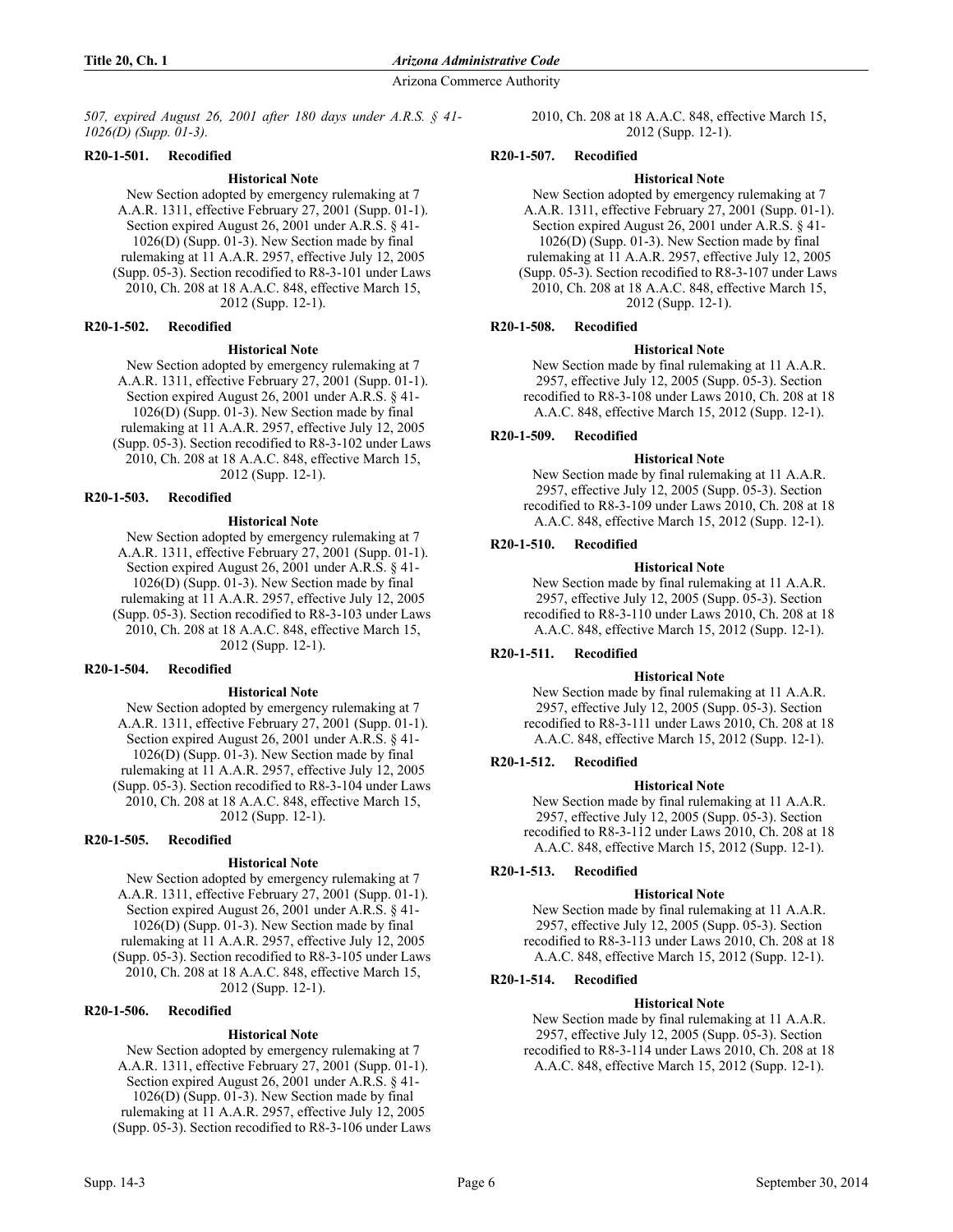# **ARTICLE 6. RESERVED**

### **ARTICLE 7. EXPIRED**

### **R20-1-701. Expired**

# **Historical Note**

New Section made by final rulemaking at 13 A.A.R. 3031, effective October 6, 2007 (Supp. 07-3). Section expired under A.R.S. § 41-1056(J) at 20 A.A.R. 2043, effective June 30, 2014 (Supp. 14-3).

## **R20-1-702. Expired**

# **Historical Note**

New Section made by final rulemaking at 13 A.A.R. 3031, effective October 6, 2007 (Supp. 07-3). Section expired under A.R.S. § 41-1056(J) at 20 A.A.R. 2043, effective June 30, 2014 (Supp. 14-3).

### **R20-1-703. Expired**

### **Historical Note**

New Section made by final rulemaking at 13 A.A.R. 3031, effective October 6, 2007 (Supp. 07-3). Section expired under A.R.S. § 41-1056(J) at 20 A.A.R. 2043, effective June 30, 2014 (Supp. 14-3).

# **R20-1-704. Expired**

# **Historical Note**

New Section made by final rulemaking at 13 A.A.R. 3031, effective October 6, 2007 (Supp. 07-3). Section expired under A.R.S. § 41-1056(J) at 20 A.A.R. 2043, effective June 30, 2014 (Supp. 14-3).

### **R20-1-705. Expired**

#### **Historical Note**

New Section made by final rulemaking at 13 A.A.R. 3031, effective October 6, 2007 (Supp. 07-3). Section expired under A.R.S. § 41-1056(J) at 20 A.A.R. 2043, effective June 30, 2014 (Supp. 14-3).

## **R20-1-706. Expired**

#### **Historical Note**

New Section made by final rulemaking at 13 A.A.R. 3031, effective October 6, 2007 (Supp. 07-3). Section expired under A.R.S. § 41-1056(J) at 20 A.A.R. 2043, effective June 30, 2014 (Supp. 14-3).

### **R20-1-707. Expired**

#### **Historical Note**

New Section made by final rulemaking at 13 A.A.R. 3031, effective October 6, 2007 (Supp. 07-3). Section expired under A.R.S. § 41-1056(J) at 20 A.A.R. 2043, effective June 30, 2014 (Supp. 14-3).

# **R20-1-708. Expired**

## **Historical Note**

New Section made by final rulemaking at 13 A.A.R. 3031, effective October 6, 2007 (Supp. 07-3). Section expired under A.R.S. § 41-1056(J) at 20 A.A.R. 2043, effective June 30, 2014 (Supp. 14-3).

# **R20-1-709. Expired**

# **Historical Note**

New Section made by final rulemaking at 13 A.A.R. 3031, effective October 6, 2007 (Supp. 07-3). Section expired under A.R.S. § 41-1056(J) at 20 A.A.R. 2043, effective June 30, 2014 (Supp. 14-3).

#### **R20-1-710. Expired**

### **Historical Note**

New Section made by final rulemaking at 13 A.A.R. 3031, effective October 6, 2007 (Supp. 07-3). Section expired under A.R.S. § 41-1056(J) at 20 A.A.R. 2043, effective June 30, 2014 (Supp. 14-3).

**R20-1-711. Expired**

### **Historical Note**

New Section made by final rulemaking at 13 A.A.R. 3031, effective October 6, 2007 (Supp. 07-3). Section expired under A.R.S. § 41-1056(J) at 20 A.A.R. 2043, effective June 30, 2014 (Supp. 14-3).

# **R20-1-712. Expired**

### **Historical Note**

New Section made by final rulemaking at 13 A.A.R. 3031, effective October 6, 2007 (Supp. 07-3). Section expired under A.R.S. § 41-1056(J) at 20 A.A.R. 2043, effective June 30, 2014 (Supp. 14-3).

### **ARTICLE 8. EXPIRED**

#### **R20-1-801. Expired**

#### **Historical Note**

New Section made by final rulemaking at 13 A.A.R. 1038, effective May 5, 2007 (Supp. 07-1). Section expired under A.R.S. § 41-1056(E) at 18 A.A.R. 975, effective March 31, 2012 (Supp. 12-2).

### **R20-1-802. Expired**

#### **Historical Note**

New Section made by final rulemaking at 13 A.A.R. 1038, effective May 5, 2007 (Supp. 07-1). Section expired under A.R.S. § 41-1056(E) at 18 A.A.R. 975, effective March 31, 2012 (Supp. 12-2).

#### **R20-1-803. Expired**

### **Historical Note**

New Section made by final rulemaking at 13 A.A.R. 1038, effective May 5, 2007 (Supp. 07-1). Section expired under A.R.S. § 41-1056(E) at 18 A.A.R. 975, effective March 31, 2012 (Supp. 12-2).

# **R20-1-804. Expired**

#### **Historical Note**

New Section made by final rulemaking at 13 A.A.R. 1038, effective May 5, 2007 (Supp. 07-1). Section expired under A.R.S. § 41-1056(E) at 18 A.A.R. 975, effective March 31, 2012 (Supp. 12-2).

#### **R20-1-805. Expired**

### **Historical Note**

New Section made by final rulemaking at 13 A.A.R. 1038, effective May 5, 2007 (Supp. 07-1). Section expired under A.R.S. § 41-1056(E) at 18 A.A.R. 975, effective March 31, 2012 (Supp. 12-2).

## **R20-1-806. Expired**

### **Historical Note**

New Section made by final rulemaking at 13 A.A.R. 1038, effective May 5, 2007 (Supp. 07-1). Section expired under A.R.S. § 41-1056(E) at 18 A.A.R. 975, effective March 31, 2012 (Supp. 12-2).